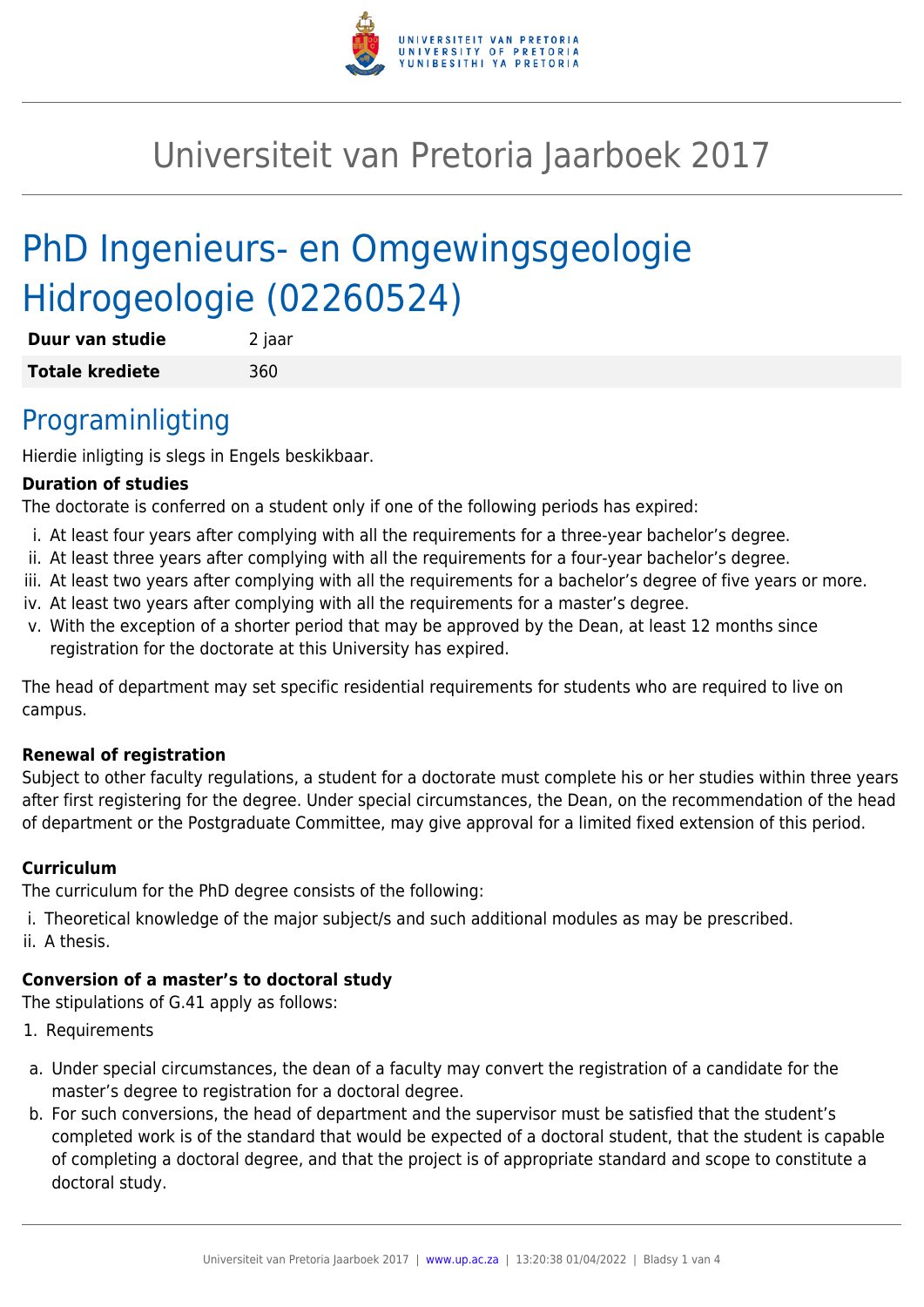

- c. For such conversions, the head of department and the supervisor must be satisfied that the student has demonstrated that he or she has the potential to fulfil the requirements of a doctoral degree without having completed a master's degree.
- 2. Process
- a. Application for conversion may be submitted at any time during the course of study for the master's degree.
- b. The application for the conversion must include the following documentation:
- i. A detailed progress report by the candidate of the work completed for the master's project. The report must provide proof that the results obtained thus far are of such a standard and scientific significance that they justify conversion to a doctoral project. The report should include details of presentations made at conferences and of material that has been submitted for publication and/or published.
- ii. A detailed proposal for the intended doctoral project, written by the candidate, including the objectives of the project.
- iii. A recommendation by the supervisor with specific comments on the ability of the applicant as a potential doctoral candidate as well as the feasibility of the conversion, especially with regard to the information provided by the candidate in his/her reports (items (i) and (ii)).
- iv. A recommendation by the head of department, if he or she is not the supervisor, in which the ability of the candidate as a potential doctoral candidate is confirmed.
- v. If the dean considers it advisable for the faculty, the candidate may be required to present a seminar to the department in support of the application. In this case, the head of department should include a report on this in his or her recommendation.
- c. The application of the candidate, together with the reports and recommendations, is submitted for consideration to the dean, (who may delegate to the Chairperson of the Faculty Postgraduate Committee) for approval. The decision should be submitted to the Faculty Board for approval.

#### **General**

Candidates are required to familiarise themselves with the General Regulations regarding the maximum duration of study and the requirements to submit an article/s for publication.

# Eksamens en slaagvereistes

- i. Consult the General Regulations that apply to the calculation of marks.
- ii. In order to obtain the PhD degree the candidate must:
- pass the examinations and the prescribed modules, as determined in the study programme;
- pass the thesis; and
- pass the final examination on the thesis and general subject knowledge.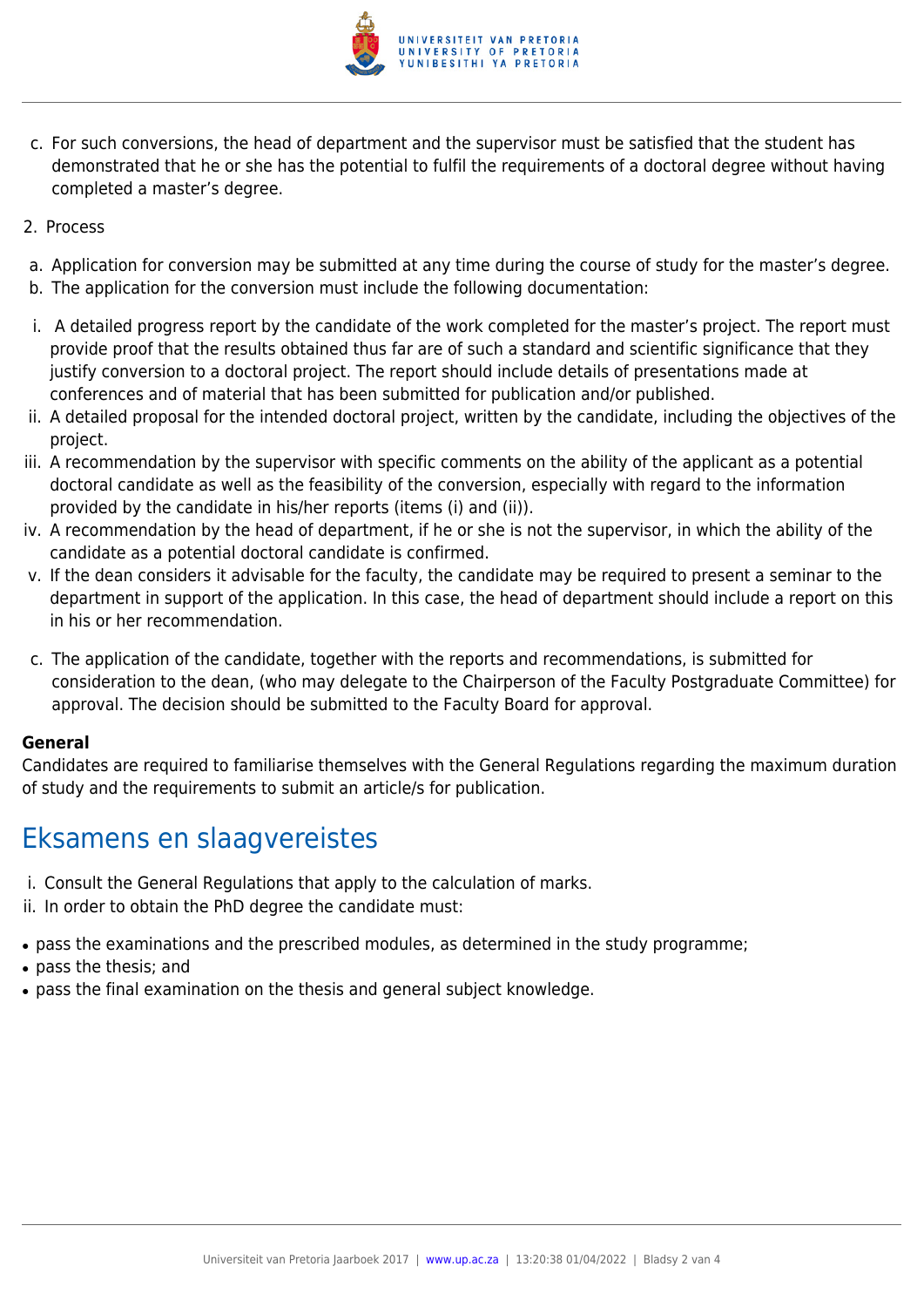

# Kurrikulum: Jaar 1

**Minimum krediete: 360**

## **Kernmodules**

### **Proefskrip: Hidrogeology 990 (GTX 990)**

| <b>Modulekrediete</b>  | 360.00                                |
|------------------------|---------------------------------------|
| <b>Voorvereistes</b>   | Geen voorvereistes.                   |
| Onderrigtaal           | Aparte klasse vir Engels en Afrikaans |
| Akademiese organisasie | Geologie                              |
| Aanbiedingstydperk     | laar                                  |